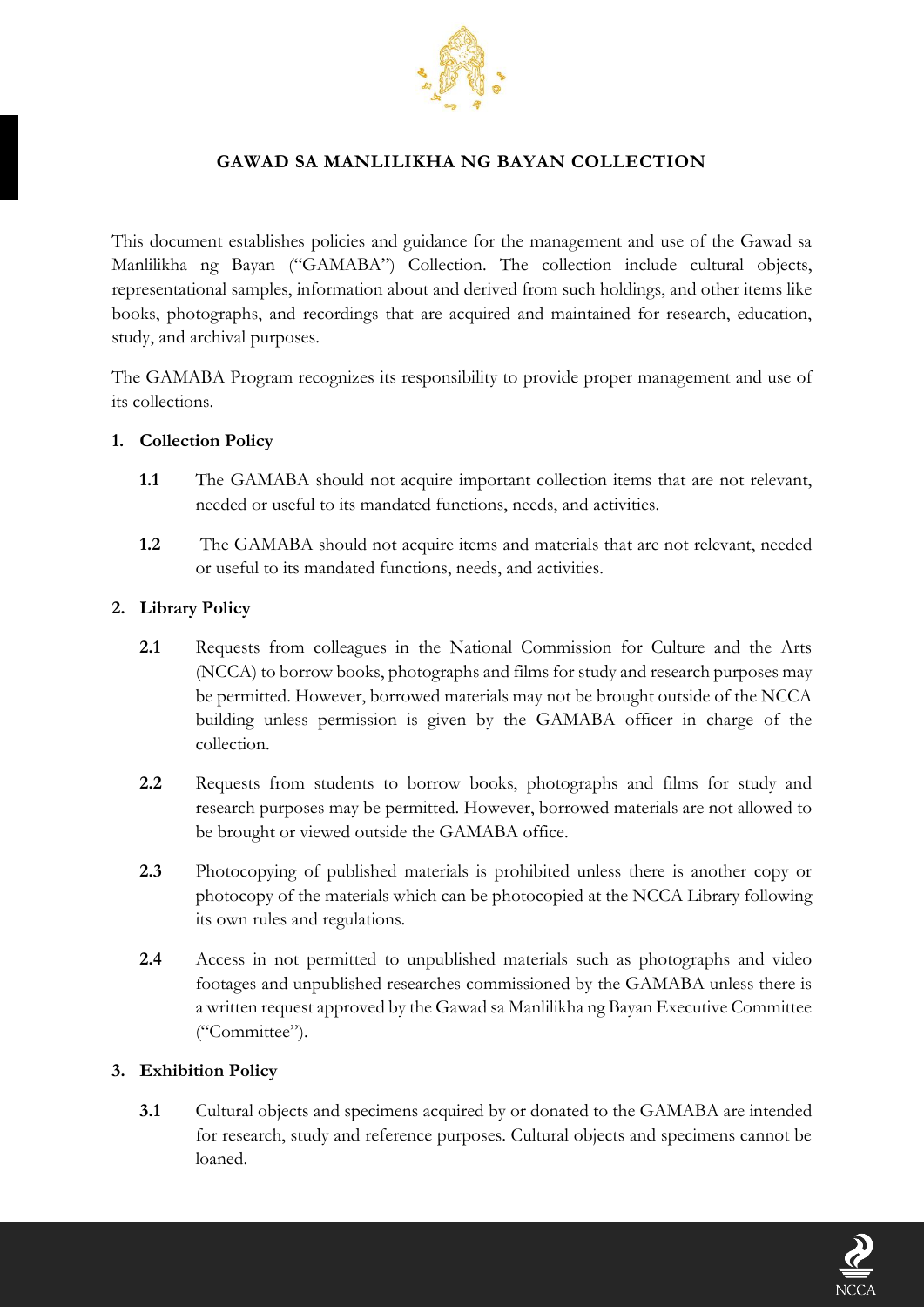

- **3.2** The GAMABA may use the cultural objects and specimens for its own exhibitions. The design and installation shall be done by a curatorial team authorized by the Committee.
- **3.3** Request to install the GAMABA Exhibit in other venues may be considered provided that:
	- a. The requesting party is a non-profit museum, institution or gallery.
	- b. The request is made at least six (6) months in advance of the opening of the exhibition or installation. However, not all requests may be approved by the Committee.
	- c. The exhibit will be installed for a maximum period of one (1) month.
	- d. The exhibition space should be prepared and ready for use before the installation of the materials.
	- e. All expenses associated with the exhibition must be borne by the requesting institution including packing, shipping and insurance, as well as necessary conservation and courier expenses when applicable.
	- f. Photography for print and electronic media is permitted only for catalog, educational, archival, and publicity purposes related to the purposes of the exhibition. Photography or reproduction by the general public is not permitted.
	- g. The Committee reserves the right to withdraw objects or to recall objects from the exhibit at any time, without being required to provide reasons for such actions.

# **4. Photography and Filming Policy**

- **4.1** Use of photographic equipment by individuals or organizations to document the collection is not permitted without permission of the Committee.
- **4.2** Students desiring to photograph or film material from the collection must complete the "Request Form" to be submitted at least two (2) weeks in advance of required date. The photograph/films must be for personal and private use only. Fair use of these materials in unpublished academic papers is allowed.
- **4.3** The GAMABA shall be provided with a copy of the academic paper or sound and audio visual materials, and other forms of electronic media produced. Said materials shall be stored in the NCCA Portal Cultural Databank, the NCCA's intranet for cultural information, which shall remain confidential and may be given only upon prior consent of the private owner.